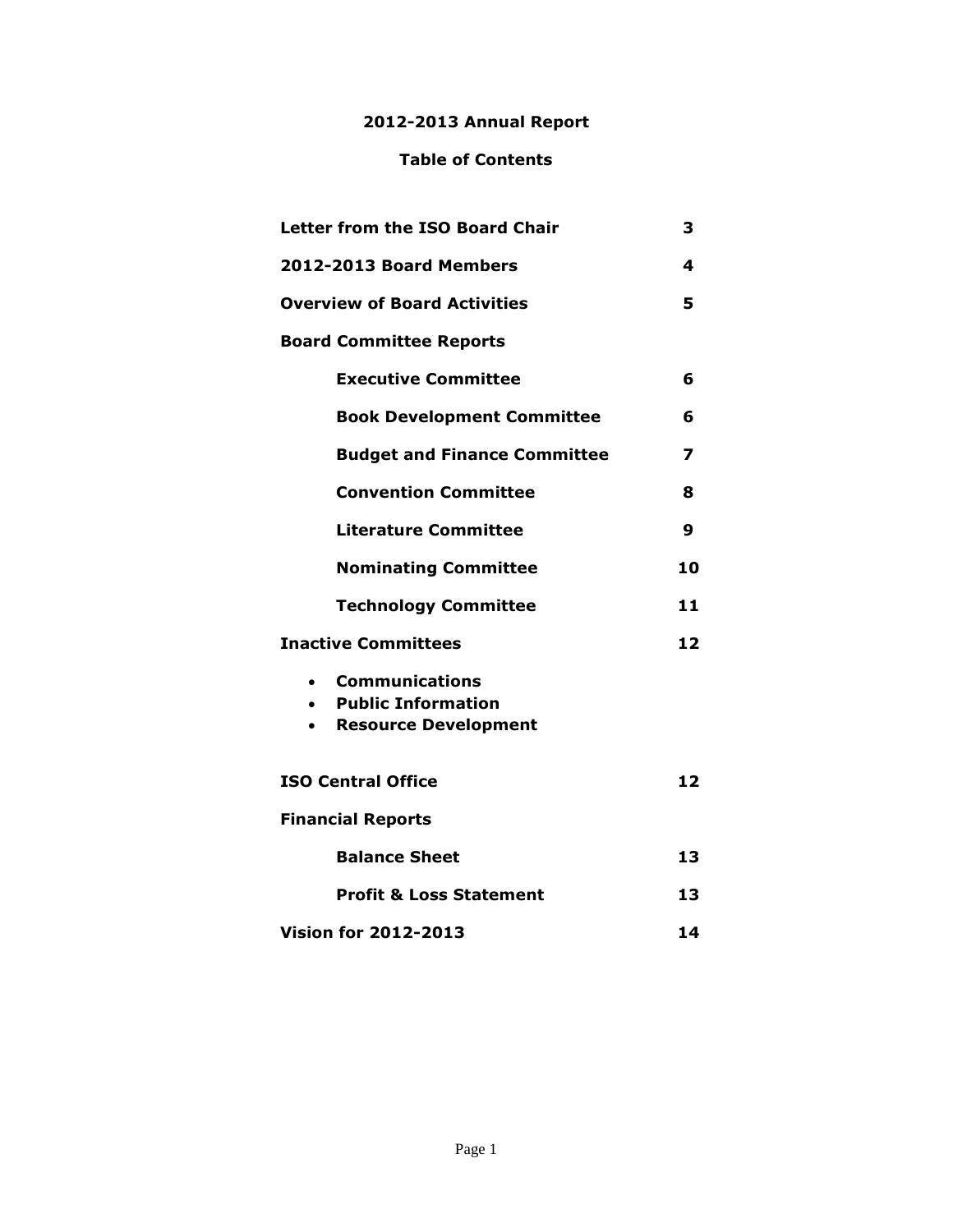**Note:** 

**In order to give the Delegates sufficient time to review the Annual Report,** 

#### **Committee reports have been written to reflect our best estimate on our accomplishments.**

**Financial Reports will be available May 24, 2013**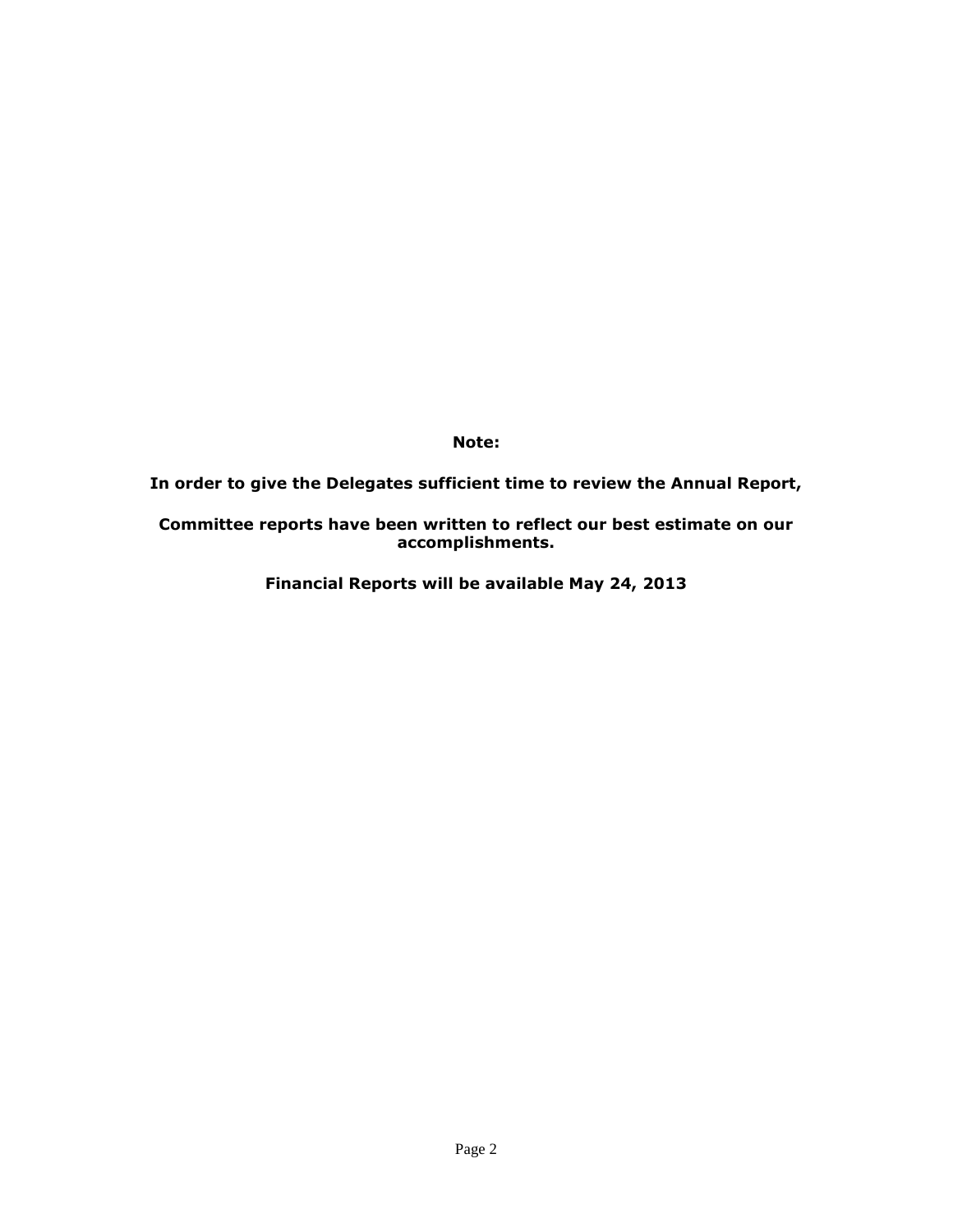### **Letter From the ISO of COSA Board Chair**

Greetings to our COSA Delegates and Registered COSA Groups,

Our Higher Power continued to come through for us in this service year, which was full of troubles and triumphs.

Last year, it might have looked like for every step forward we took in the Central Office, we took two steps backwards. This year, we have focused on reversing that trend and really working on the basics. Our Central Office Manager, Susan K., has stepped up and has been doing a great job. She has asked questions that needed to be asked about process and possibilities. Elaine K. and Jackie F. made a trip to Houston for a long weekend to help Susan go through boxes and files that were stored in the office. They also helped to make the work space more professional and welcoming which has allowed Susan to serve the fellowship more effectively.

We held our annual ISO Board Retreat last September in northern California at a wonderful secluded retreat center called St. Dorothy's Rest. This yearly face-to-face gathering gives us the opportunity to get to know our new members and reinforce the bonds that help us to serve you. We mapped out action items for all the Board Committees and discussed specific plans for accomplishing our goals. Besides the work that was done for the Board and the Fellowship, there were walks in the Redwoods, many one-on-one conversations, and several intimate COSA meetings. I left that retreat rested, restored, and rejuvenated.

Among the highlights of our agenda were defining the job descriptions and duties of the Year-round Delegate service position; revising the group registration form which was used in a Board Blurb requesting all groups reregister their meetings; and preparing the Delegate Packet for the Annual Convention.

I have enjoyed being back on the Board this year, working with these wonderful people and joining together with so many others from the greater COSA Fellowship. I am very grateful for all the connections this service has brought to me. Because there are many other service opportunities that I want to experience, I will be stepping down from the Board at the end of this term. I am so excited about our new Chair, Claudia M., who currently serves as our Literature Committee Chair. She brings with her such great energy and skills, as well as an amazing love for this fellowship. Serving on the ISO Board, or a Board Committee, is one of the best investments a COSA member can make in his or her own recovery. I want to take this opportunity to personally encourage those of you who are qualified for Board service to consider stepping up.

Rejoining the Board of Trustees for the past year has allowed me to see how the seeds planted by previous Boards have grown and flourished. It has been an honor serving with the talented people who make up the ISO Board. I have watched them grow and mature in their personal recoveries as well as in their service work. I am glad Jackie F. and I were able to step in and fill the unavoidable vacancies. I know that our collective Higher Power has great things in mind for each one of us and I'm eager see what awaits me.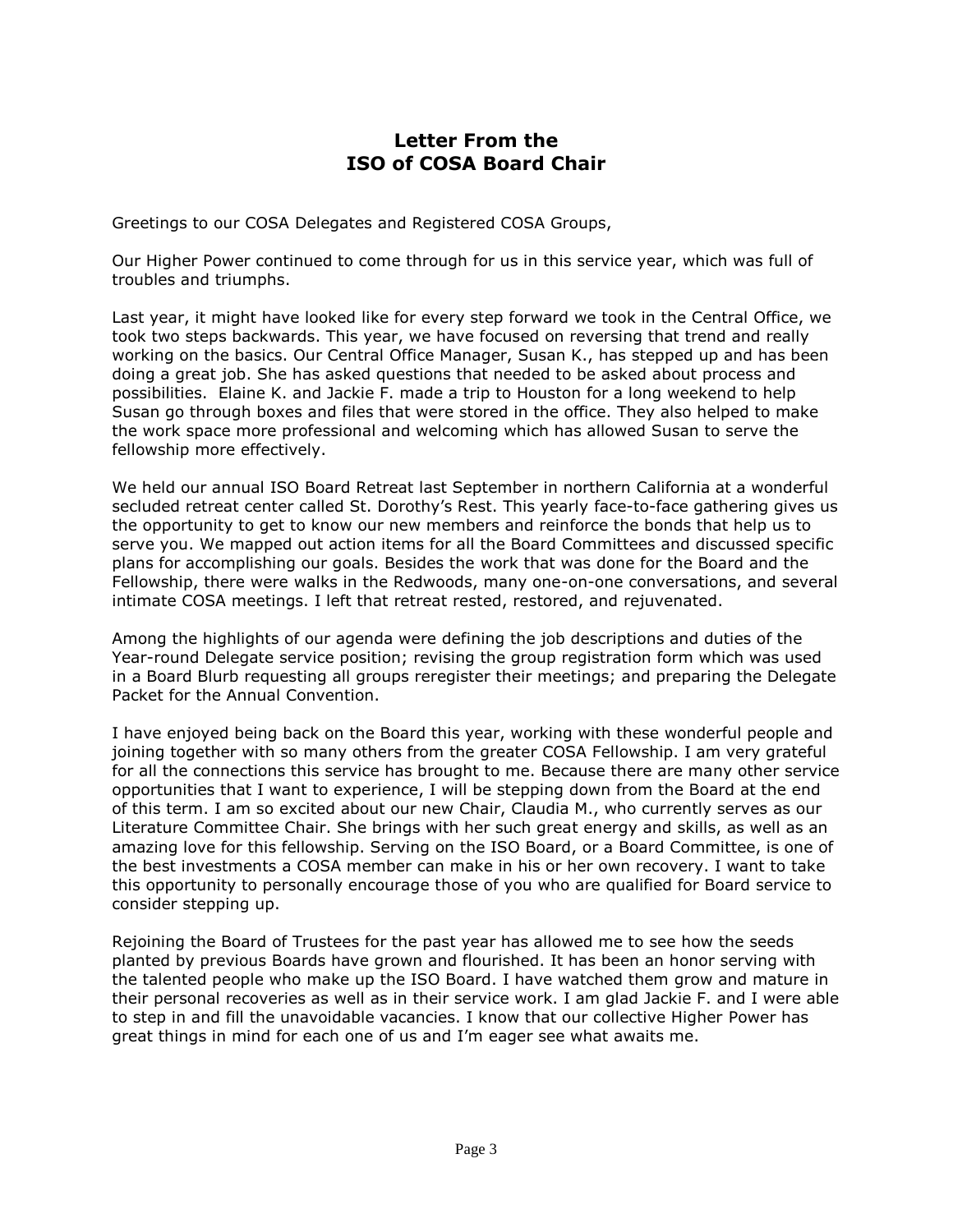In service,

Joey Z. ISO Board Chair

#### **2012-2013 ISO of COSA Board of Trustees** and their Committee Service Roles

#### **Joey Z., Oviedo, FL**

ISO Chair, Executive Committee Chair, Supervisor to ISO Central Office Manager, Nominating Committee Chair, Technology Committee Member

#### **Jackie F., Tyler, TX**

ISO Vice-chair, ISO Secretary, Executive Committee Member, Delegate Liaison

#### **Claudia M., Mesa, AZ**

ISO Board Member, Literature Committee Chair

#### **Dani S., Oakland, CA**

ISO Board Member, Technology Committee Chair, Nominating Committee Member, Convention Committee Member

#### **Dorothy O., Milford, CT**

ISO Board Member, ISO Treasurer, Budget & Finance Committee Chair

#### **Jo An D., Lakewood, WA**

ISO Board Member, Book Development Committee Chair

#### **Linda P., Walnut Creek, CA**

ISO Board Member, Convention Committee Vice-chair, Nominating Committee Member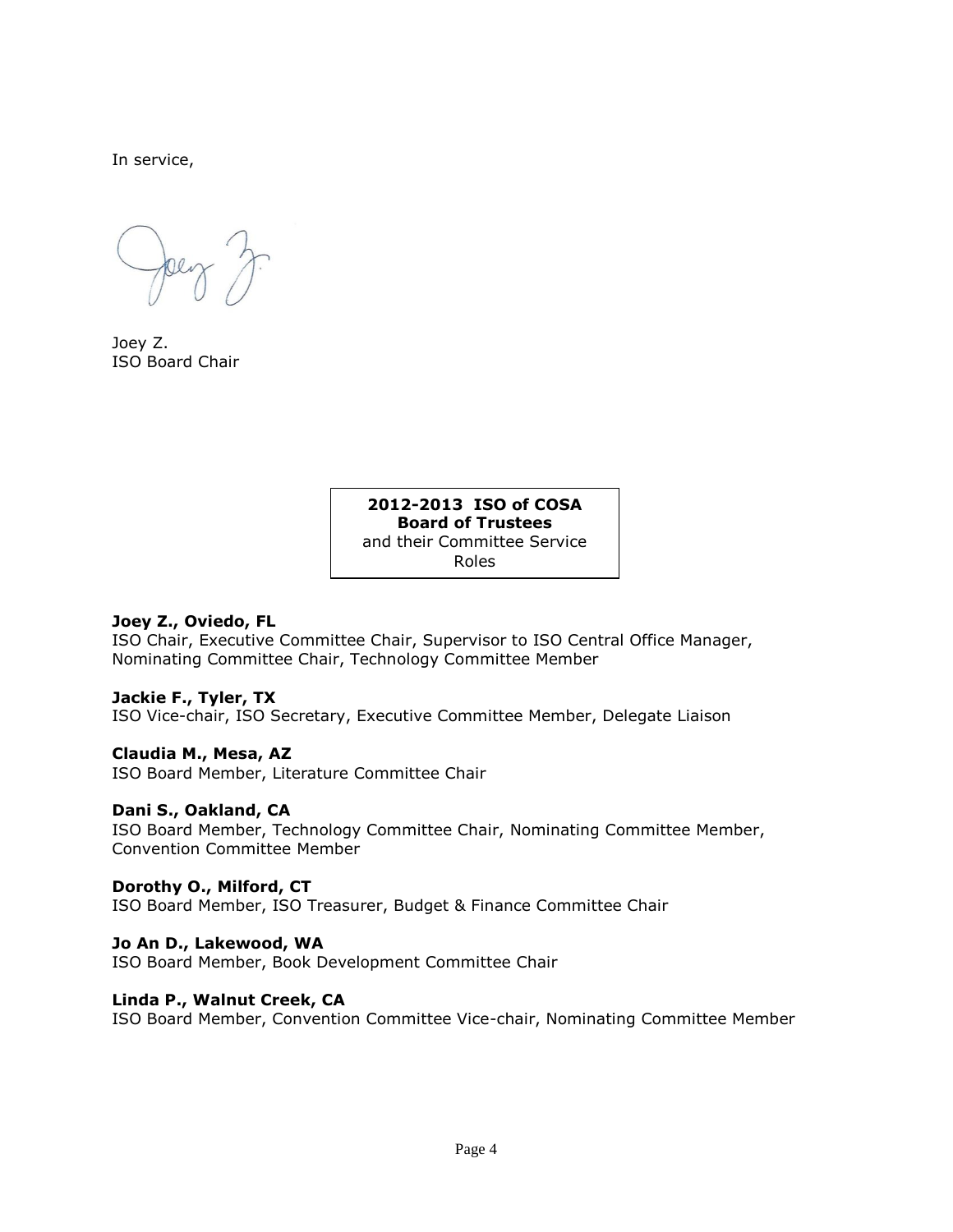## **Overview of Activities of the ISO Board of Trustees Annual Report 2013**

At the beginning of the year, the ISO established the following goals:

- Create a calendar of timelines of key items to be handled by Chair, Vice Chair, Secretary, and Central Office where possible to aid incoming Board members in those positions.
- Update our Bylaws and note when an item was modified.
- Update our Service Guide to reflect all additions and changes.
- Review and discuss the COSA Concepts as part of the regular agenda at both our Board and Committee meetings.
- Prepare the Delegate page of the website so that increased time is available to review and discuss items with home meetings prior to attending the Annual Delegate Meeting.

There were seven Board members this year. Due to a lack of interested candidates, two former Board members returned for this year only to serve as Chair, Vice Chair/Secretary. We held 12 teleconferences and will have processed more than 200 action items by the end of this service year.

We will accomplish all our goals and, we took action on a wide variety of other tasks.

- Worked with Chase Bank to set up the ability to accept credit cards on our website rather than PayPal.
	- o Phase I (completed): Accepting Convention-related transactions and one-time donations via Chase Bank.
	- $\circ$  Phase II (target completion by 05/24/13): Accepting recurring donations and payments to the COSA Store via Chase Bank.
- Restructured the entire cosa-recovery.org website with new updated look and a simpler and more streamlined navigation scheme.
- Began the reorganization of the ISO's Yahoo! Group website.
- Moved the cosacall.com website under the cosa-recovery.org umbrella.
- Increased Board Blurbs to meetings to keep local groups actively involved in the operation of the organization.
- Continued to work with ISO Central Office Manager to streamline activities.
- Requested that all groups reregister their meetings, so that we have current meeting information to share with those newcomers looking for a meeting.
- Added recurring reminders on ISO's Yahoo! Groups calendar for key items on the ISO calendar.
- Set up a Retreats webpage under Meetings & Events on website for local groups to post upcoming retreat information.
- Determined location for the ISO Board face-to-face retreat in August 2013.

What do we need?

- Volunteers to help with handling phone messages
- $\bullet$  Volunteers to help with handling e-mail messages
- Assistance in reactivating the Communication Committee
- Assistance in reactivating the Resource Development Committee

It's been a busy and productive year. Thank you for allowing us to be of service.

ISO Board of Trustees

## **Board Committee Reports**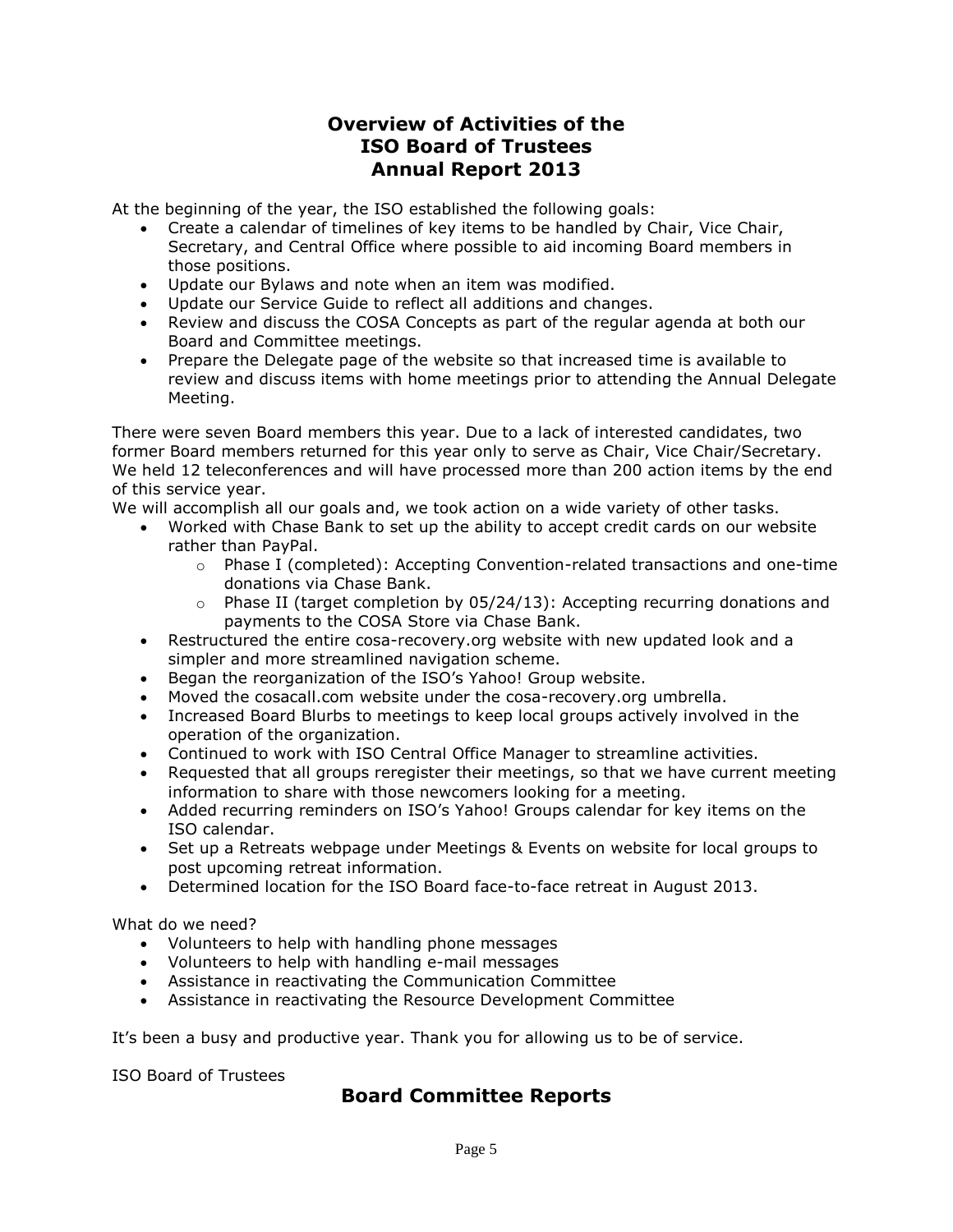# **Executive Committee Annual Report 2013**

Due to the very small Board membership, the Executive Committee suspended its normal operations for the 2012-2013 service year. If a situation that required ExecCom's attention had occurred, we would have resumed operations immediately. We believe it was in the best interests of the committee members to temporarily discontinue our monthly teleconferences.

### **Book Development Committee Annual Report 2013**

The tasks that we identified for ourselves are consistent with the original goal for this committee: the production of a Basic Text for our COSA fellowship. We continue an ongoing momentum by maintaining continuity and retaining some of the original members. We continue to develop and refine the vision of a book that will provide information, encouragement, and hope for our members.

There are eleven members on our committee. We held monthly teleconferences, excluding December. By the time of this report we will have had approximately 35 action items. We wrote *Balance* ads to invite members to submit their ESH in writing for Basic Text consideration.

We have sent many e-mails between and among committee members. We have communicated with each other and with members of the fellowship. Many contacts have been made via e-mail, telephone, teleconference, and in person. We have been collaborating concerning requests for writing submissions and other Basic Text-related issues.

Members of our committee have been assigned as coordinators of specific chapters and topics. They are taking on the task of shepherding the writing of the various sections in the book. Individual goals have been set and progress is reported during the teleconferences. We have identified obstacles and challenges. Committee members have brainstormed solutions to the identified problems. We have received many submissions and have obtained commitments for many more. We are pleased with the interest shown by members of our fellowship.

For the 2013-2014 service year, we envision a continuation of progress and an increase in momentum as we sense the excitement engendered by the amazing wisdom of the submissions we develop and receive. We intend to involve more members of our fellowship in order to capture the essence of COSA suffering and emphasize how our Twelve Step solutions relieve it.

We need volunteers from the fellowship who are willing to submit their experience, strength, and hope in writing to be considered for inclusion in the Basic Text. We need many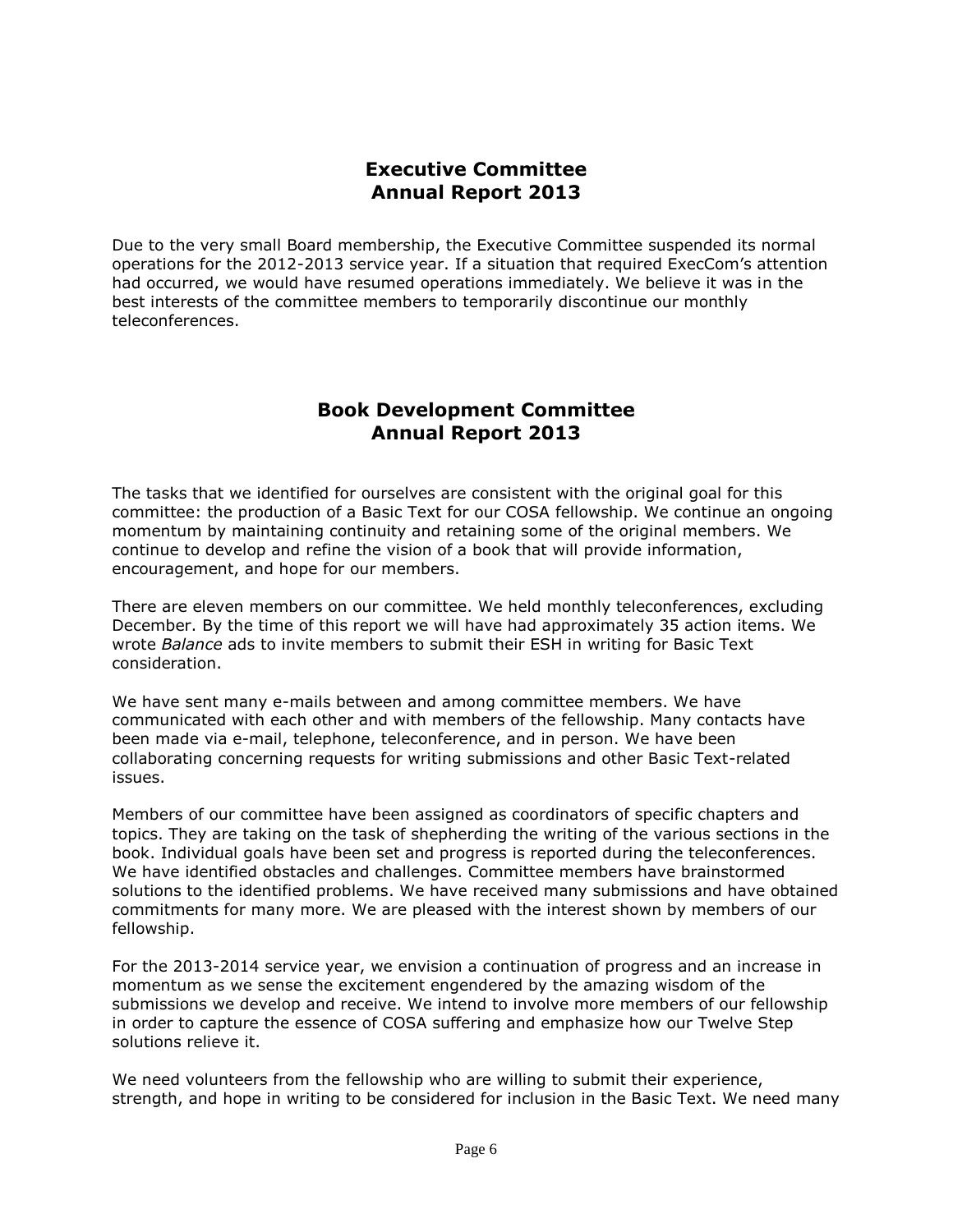fellowship members to become involved so we can spearhead the development of a first draft of some sections of our Basic Text by the Annual Delegate Meeting in 2014.

# **Budget and Finance Committee Annual Report 2013**

At the beginning of this service year, the Budget and Finance Committee established the following goals:

- Make regular Seventh Tradition reports to fellowship
- Enable use of Credit/Debit cards on COSA website (thru Chase Bank) and eliminate use of PayPal
- Maintain three (3) months operating funds as a prudent reserve
- Simplify Registration Procedure for Convention using Central Office staff
- Create ISO Budget for the 2013-2014 fiscal year for presentation and review at the Annual Delegate Meeting
- Close Kentucky bank account
- Obtain credit card for COSA (current card under past Treasurer's name)
- Create Procedures & Policy Manual for financial activities of COSA
- Review insurance, banking, and payroll service needs and options annually
- Consider an audit of ISO books by an outside accountant

There were three members on the Budget and Finance Committee this year and we held nine teleconferences. The committee completed twelve action items and submitted two *Balance* articles.

The following are highlights of our accomplishments for the year

- Got fiscal year-end changed from May 31 to June 30 and properly set up with QuickBooks and IRS Returns
- Reorganized operating procedures in Central Office with new staff member
- Improved communication between Central Office staff and Treasurer through weekly teleconferences and/or check-ins
- Restarted Seventh Tradition reports to Fellowship
- Enabled use of Credit/Debit cards on COSA website (thru Chase Bank) using expertise of Board members and eliminated use of PayPal
- Maintained three (3) months operating funds as a prudent reserve at all times
- Simplified Registration Procedure for Convention using Central Office staff
- Closed Kentucky bank accounts
- Began writing Procedures & Policy Manual for financial activities of COSA
- Reviewed insurance, banking, and payroll service needs and options
- Created ISO Budget for the 2013-2014 fiscal year for presentation and review at the Annual Delegate Meeting

Our vision for the 2013-2014 service year includes:

- Providing more consistent financial reports to Board & membership
- Completing Procedures & Policy Manuals for Treasurer position and Central Office manager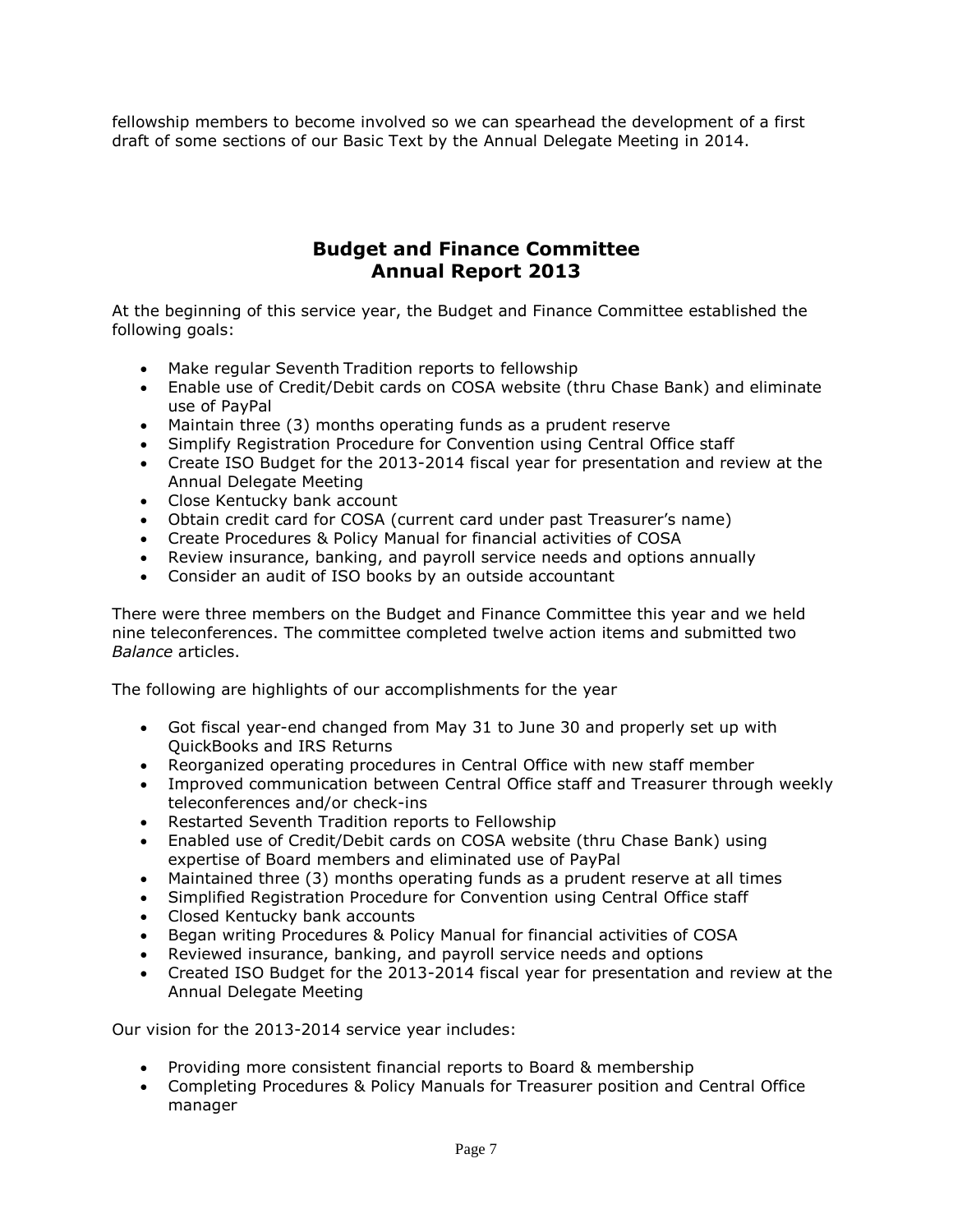- Finding local Houston accounting firm(s) to provide accounting expertise and independent third party audit
- Obtaining credit card for COSA (current card under past Treasurer's name)

In order to fulfill our vision, we need:

- Qualified CPA and other financially-minded COSAs to work with Budget and Finance Committee
- Houston area COSAs to work with Central Office staff to handle literature orders and other office work

## **Convention Committee Annual Report 2013**

Last year the Convention Committee (ConCom) identified two major goals for the service year:

- Recruit from the entire fellowship to fill Chair positions that are vital to the success of the Convention.
- Update the planning checklist to reflect the changes that have been made over the last several years

The Convention Committee was comprised of 16 members, including our Subcommittee members. By the end of the service year, we will have held 12 to 15 teleconferences. There are 105 action items on our planning tool and we have added about 25 more which are specific to this convention. The ConCom has submitted 15 *Balance* articles.

As of this writing, ConCom has had a busy and productive year. Some of the highlights of this service year include:

- Updated the organizational chart
- Updating the planning checklist is in-process and we plan to complete it within 1 month after the 2013 Convention
- Updated the job descriptions and added positions that are new
- Added a file for templates for future years' use on the Convention Yahoo Group
- Added past Convention information (starting with the first Convention in 1994) to the Yahoo Group
- Worked with Board members to streamline and improve the registration process and communication between the ISO Office, Registration Committee, and both the Convention and ISO Treasurers
- Negotiated a better price for the Sunday Lunch Buffet by removing an expensive item from the menu
- Provided feedback to the ISO Board Subcommittee for Convention Finances in regard to the Online Registration Process and the new payment system using credit cards
- Plans are in the works to hold a Convention Planning Workshop to enlighten those that are interested in what it takes to put on the Convention

In the coming year, the Convention Committee will:

 Get the word out that being a part of the Convention Committee is fun and has a direct impact on helping those that still suffer plus, as in any Twelfth Step work, there is also the added benefit of aiding our own personal recovery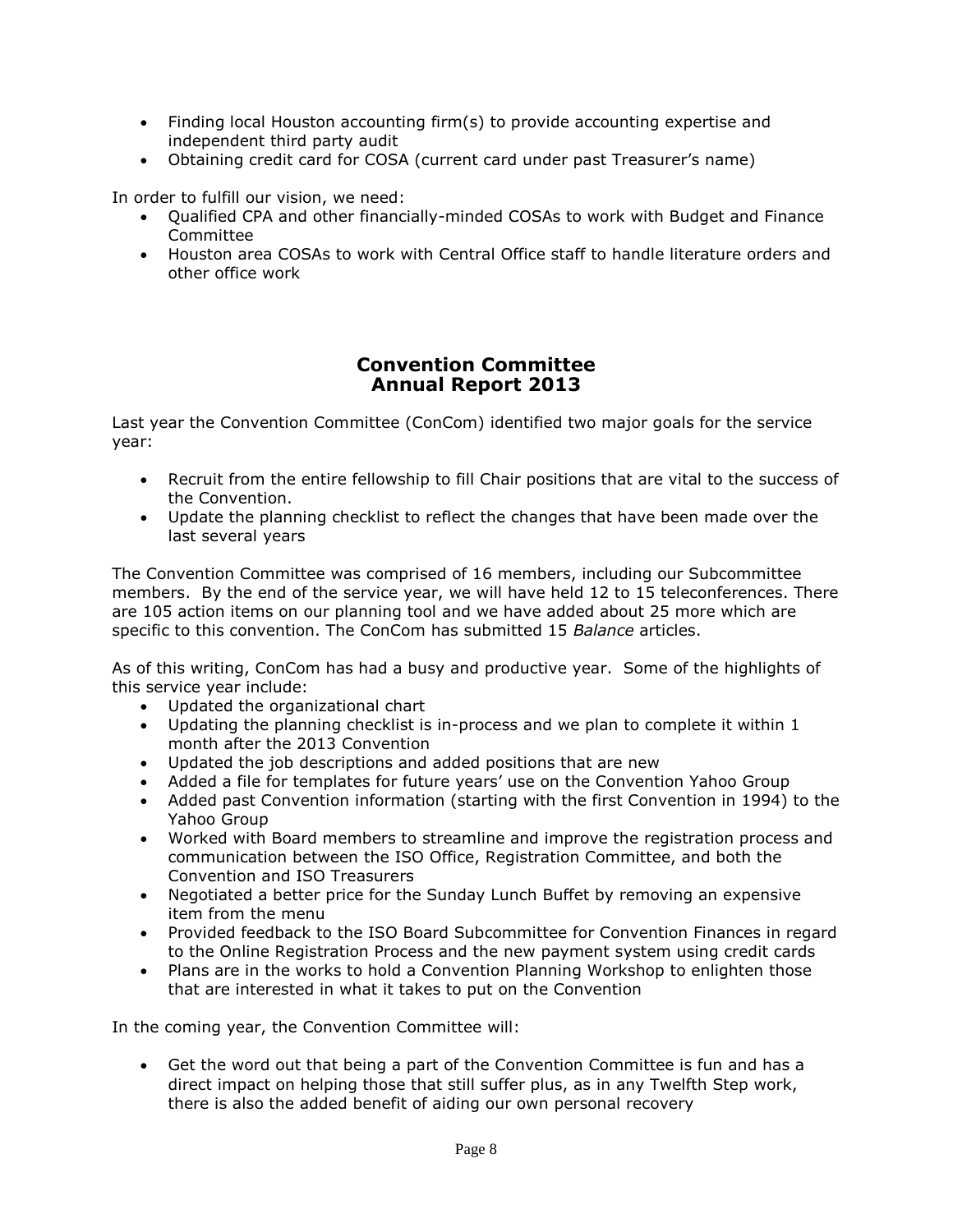- Recruit Co-Chairs for the key Subcommittees to lighten the workload
- Determine if the Convention Workshop at the 2013 Convention helped and look at the possibility of repeating it in 2014

The following key positions need to be filled:

- 2014 Convention Chair
- 2014 Convention Vice-Chair
- 2014 Program Chair and committee members
- 2014 Registration Chair and committee members
- 2014 Convention Committee Secretary

# **Literature Committee Annual Report 2013**

This year the Literature Committee has accomplished its number one goal: booklets for Steps Ten, Eleven, and Twelve are being submitted for approval this May at the Annual Delegate Meeting. But we have also enjoyed doing so much more for the fellowship we love.

At the beginning of the year our goals also included:

- Continuing the translation of literature and the COSA website into Spanish and French
- Submitting five new booklets and a revision of the Sponsorship booklet for approval
- Writing an original COSA Preamble
- Assuring excellence in all our Board documents and communication with Expedited Review
- Increasing the diversity of contributors in all COSA publications

We began the year with ten active members and retained those people throughout the year. We held eleven full committee teleconferences, five Literature in Development teleconferences, and one Internal Systems teleconference, as well as numerous task force teleconferences. We estimate 105 action items were completed during the year.

LitCom has had an exceptionally busy year and highlights of our accomplishments include:

- Increased the number of new authors contributing to the *Balance*
- Written and edited booklets for Steps Ten, Eleven, and Twelve, as well as *Men in COSA* and a booklet on being Self-Supporting in COSA through Donations and **Service**
- Completed translating designated portions of the COSA website and cosacall.com as well as the Newcomer's Packet into Spanish
- Completed translating designated portions of cosacall.com into French
- Prepared a new edition of COSA Stories I for publication
- Expedited Review Coordinator provided proof reading and final edits for at least 125 documents, as well as all the new literature for this service year, working about 170 hours.

Our shared vision for the upcoming year is to:

Increase the diversity of contributors in new and revised COSA publications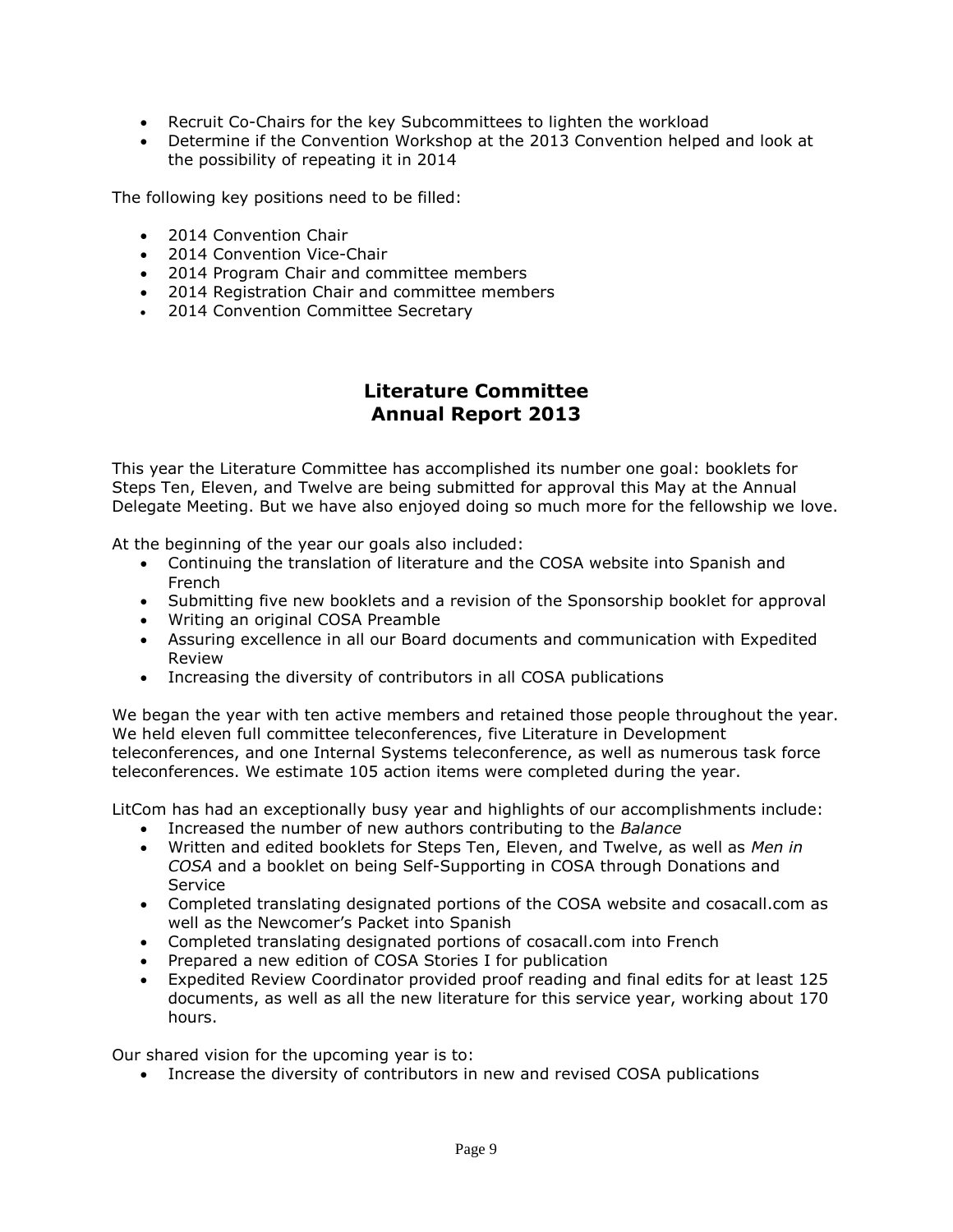- Submit the following new literature for approval in May 2014: Tradition One and Step Three (revised)
- Collect copy for the proposed COSA meditation book, editing as necessary
- Continue the translation of COSA literature and the website into Spanish; translate literature into French where the need is indicated
- Support each other in maintaining balance in our service commitments so that our service to the fellowship remains a fulfilling and joyful experience

We hope to attract new Literature Committee members to serve in the 2013-2014 service year. We also hope to reflect even greater diversity in our writing as we continue to improve the quality of COSA literature. Thank you for letting us be of service.

# **Nominating Committee Annual Report 2013**

#### **Note: Highlighted portions of the NomCom report will be updated in the printed Annual Report which will be presented at the Annual Delegate Meeting**

The following tasks were identified by the Nominating Committee at the beginning of this service year:

- Determine who will serve as new ISO Chair
- Find Board Members to fill the Chair position for the following Committees: Public Information, 2014 (Los Angeles) Convention, Communications, Resource Development
- Recruit Board Members to fill Secretary and Vice Chair positions
- Find Board Members to serve as Members-at-Large
- Continue to look for potential new Board Members on an ongoing basis

The Nominating Committee was comprised of four members this year and we held a total of five teleconferences. We had 20 action items for the year and did not submit any articles to the *Balance.*

This has been a very busy year for the Nominating Committee. Highlights of our accomplishments include:

- Revised Board Application Form
- Rewrote accompanying letter for the Board Application Form
- Discussed adding Class B Trustees (non-COSA members) to ISO Board slate
- Checked in with all current Board Members to determine if they were staying on the Board and in what capacity
- Interviewed \_\_\_ ISO Chair candidates
- Interviewed \_\_\_ Board Member candidate
- Approached COSAs and asked them to consider joining the Board
- Sent proposed slate of recommended Board Members to ISO Board for approval

The Nominating Committee's vision for the 2013-2014 service year is to:

- Continue to support the mission of the COSA fellowship through finding and recommending qualified members to serve on the ISO of COSA Board
- Research Board evaluation processes from other Twelve Step organizations
- Involve more past Board members on the Nominating Committee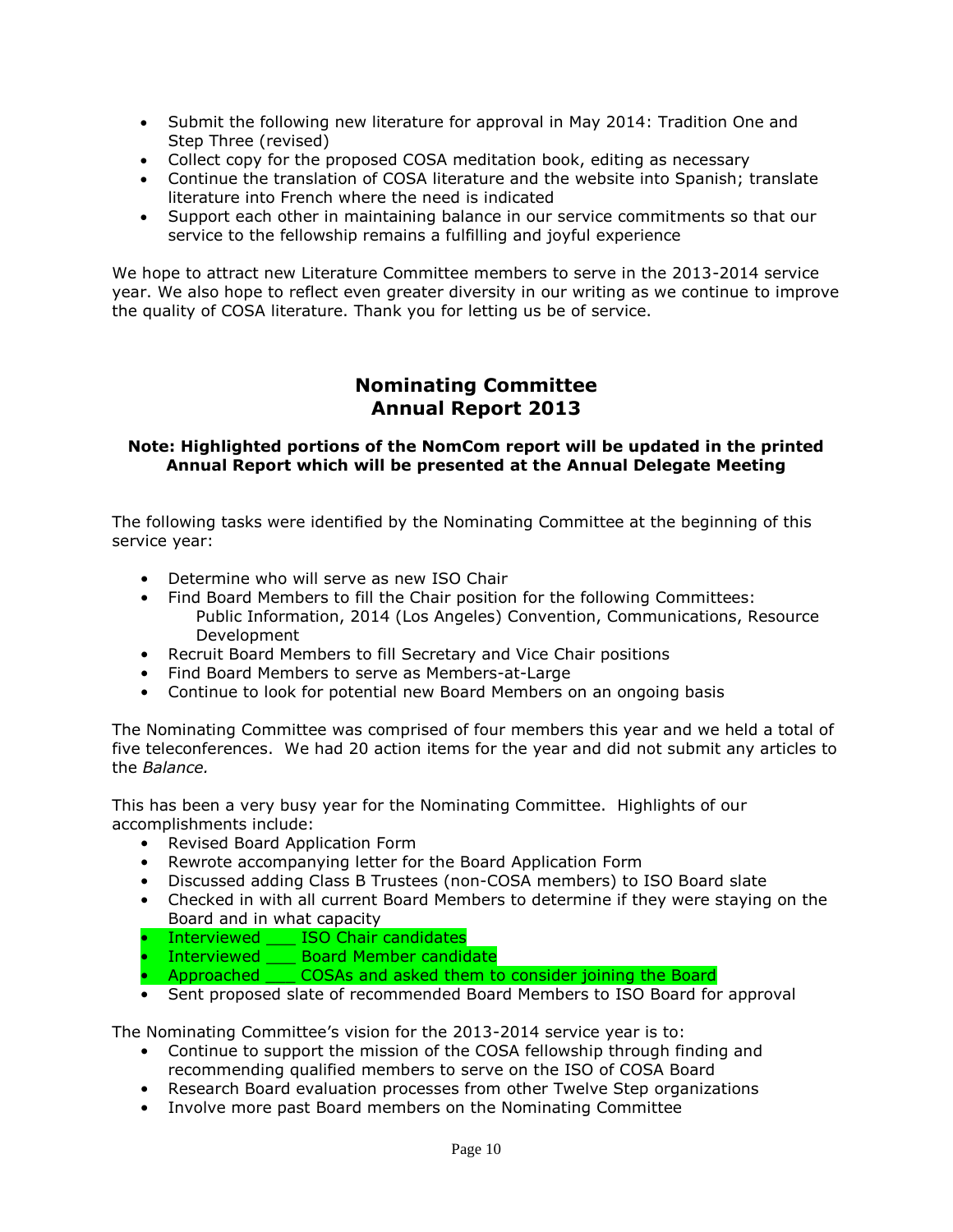NomCom is seeking individuals with the following qualifications to serve with us:

- Individuals who have experience and wisdom gained from serving on other Boards
- Members of the fellowship who are willing to provide insight, perspective, and recommendations

## **Technology Committee Annual Report 2013**

The Technology Committee identified the following goals at the beginning of the 2012-2013 service year:

- To implement Michael S.'s redesign of the COSA website
- To maintain the COSA website throughout the year by adding information to it and fixing any problems people discover
- To maintain the structural integrity of the COSA website (For example, to keep the navigation as clear and simple as possible so that recovery is easy to find.)
- To make COSA MP3s and written literature available for immediate purchase and download online
- To make COSA Board-level service more understandable and transparent to the COSA membership
- To develop an easy way to send out Board Blurbs and stay in communication with Delegates and meetings throughout the year
- To make it as easy as possible for people to get up-to-date information about COSA meetings.
- To make the COSA Annual Convention, and recovery in general, more accessible by finding ways for people to attend some of its events remotely
- To explore and develop ways for distant COSAs to keep in touch between meetings and do Step work together
- To explore ways for COSAs to maintain their anonymity online and share information with COSA about these practices

The Technology Committee membership shrank throughout the year, from seven initial interested members down to three active members. On the bright side, we took a new webmaster on board, which will be of tremendous benefit to the fellowship; the Board Chair was also instrumental in keeping the website updated. We held many teleconferences. We did not submit any *Balance* articles. Following are some highlights of TechCom's accomplishments:

- Implemented the new website redesign and reviewed the navigation to fit several new categories of content
- Added a variety of new items to the website, such as meeting minutes and budget information, to make Board and committee-level work more transparent to the fellowship
- Tested and implemented new ways of offering COSA recordings as MP3s for instant download
- Continued to explore ways to let meetings update their own listings on the COSA website
- Integrated the telemeeting information on cosacall.com into the main COSA website at cosarecovery.org
- Created a new template for e-mails from the COSA Board and its committees, and took over distribution of e-mails to the fellowship
- Installed a new subscription box on the front page of cosa-recovery.org which allows individual members to sign up to receive COSA news and announcements, instead of having to rely on their meeting contact
- Attended an open Board meeting in another fellowship to evaluate whether and how the COSA Board can use technology to be more transparent as trusted servants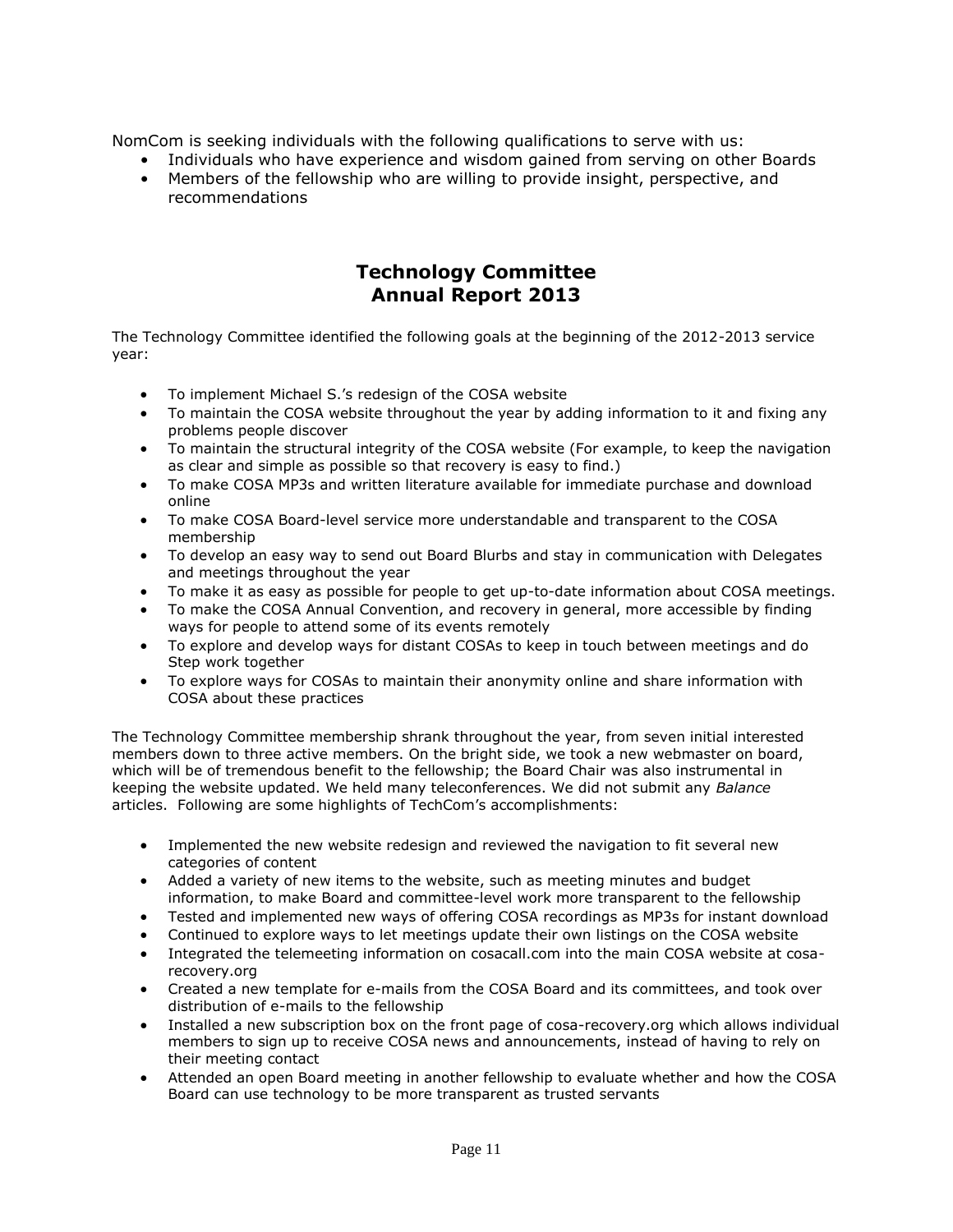- Provided assistance to the Convention Committee in making portions of the Annual Convention available via telephone
- Established a method for telemeetings to create their own online bank accounts for collecting the Seventh Tradition
- Maintained Delegate/Convention section of website

Our initial vision for the 2013-2014 service year is to:

- Continue to provide technical support to the fellowship
- Continue to maintain the website and improve the ways we use technology to carry the COSA message

In order to fulfill this vision we need to:

 Continue to recruit active members who are interested in giving feedback from both technical and non-technical perspectives, and recruit active members who are interested in sharing their experience, strength, and hope online

# **Inactive Committees**

Due to a very small Board membership, the following committees suspended operations and were entirely inactive for the 2012-2013 service year:

- · Communications
- · Public Information
- · Resource Development

# **ISO Central Office Annual Report 2013**

It is a pleasure and an honor to serve the fellowship in the COSA Central Office. The past service year has been a whirlwind as we continued the transition into a more organized system of managing the business of the Central Office. We hope that the changes we've implemented will allow us to improve our service to the fellowship and as we continue to carry our message of hope to those who still suffer.

At the beginning of the 2012-2013 service year, our goals included:

- Fulfilling literature orders accurately and in a timely manner.
- Continuing to improve the integrity of Central Office accounting procedures.

The Central Office was staffed by one part-time employee who worked closely with the COSA Treasurer on financial matters. Action items were not formally tracked as the primary business of the Central Office is a virtually endless series of tasks and action items. During the 2012-2013 service year, the Central Office:

 Cleaned and reorganized the office to present a more professional and welcoming appearance.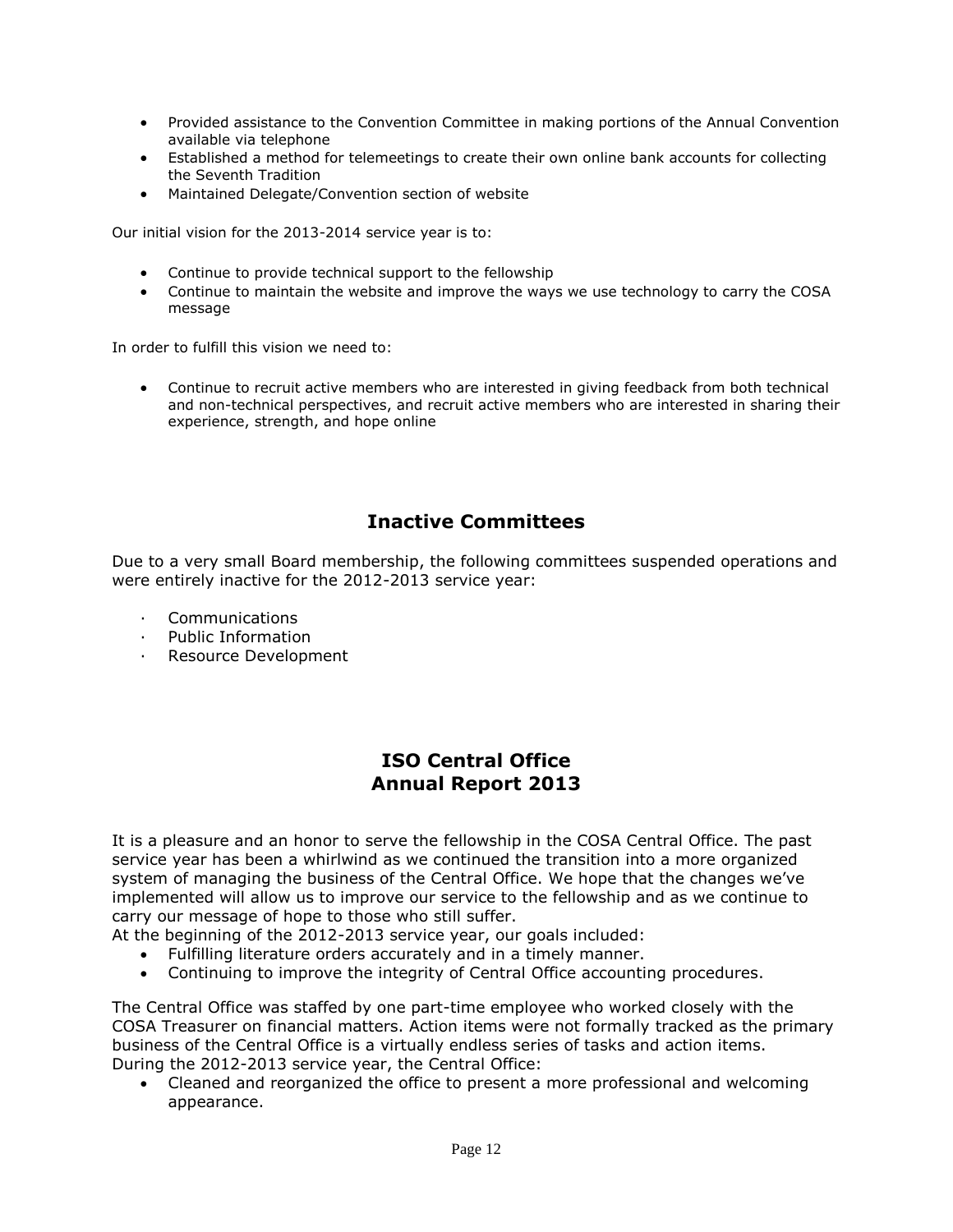- Reduced the turnaround time for literature order fulfillment to 3-5 days from the date of receipt.
- Reduced shipping costs by sending smaller orders via first class mail, reserving priority mail shipping for larger orders.
- Established a procedure of thanking all Seventh Tradition donors with a written note in order to set a standard of accountability for the office and the fellowship.
- Implemented a system of thorough checks and balances to ensure the integrity of the Central Office's accounting and financial record-keeping.
- Improved the accounts payable system, allowing the Central Office Manager to write checks for bill payments and expenses.
- Created a spreadsheet-based system of tracking all incoming mail in order to ensure appropriate and timely actions are taken.
- Hosted five open houses to allow the Houston COSA members to visit the Central Office, donate time filling literature orders, and learn about other service opportunities.

Our vision for the coming service year includes encouraging the Houston Intergroup to function closer to its potential by helping to staff the Central Office with volunteers and, finding innovative ways to increase the number of members making service commitments throughout the fellowship. Specific opportunities include:

- Volunteers to monitor the national phone line and respond to inquiries.
- Houston-based volunteers to copy, fold, and ship literature.
- Experienced COSAs to fill high-level service positions, especially at the Board level.

### **ISO Central Office Financial Reports Board of Trustees**

#### **These records will be available in the hardcopy Annual Report which will be distributed at the Annual Delegate Meeting**

#### **ISO COSA Balance Sheet**

#### **ISO COSA Profit & Loss**

## **ISO Board of Trustees**